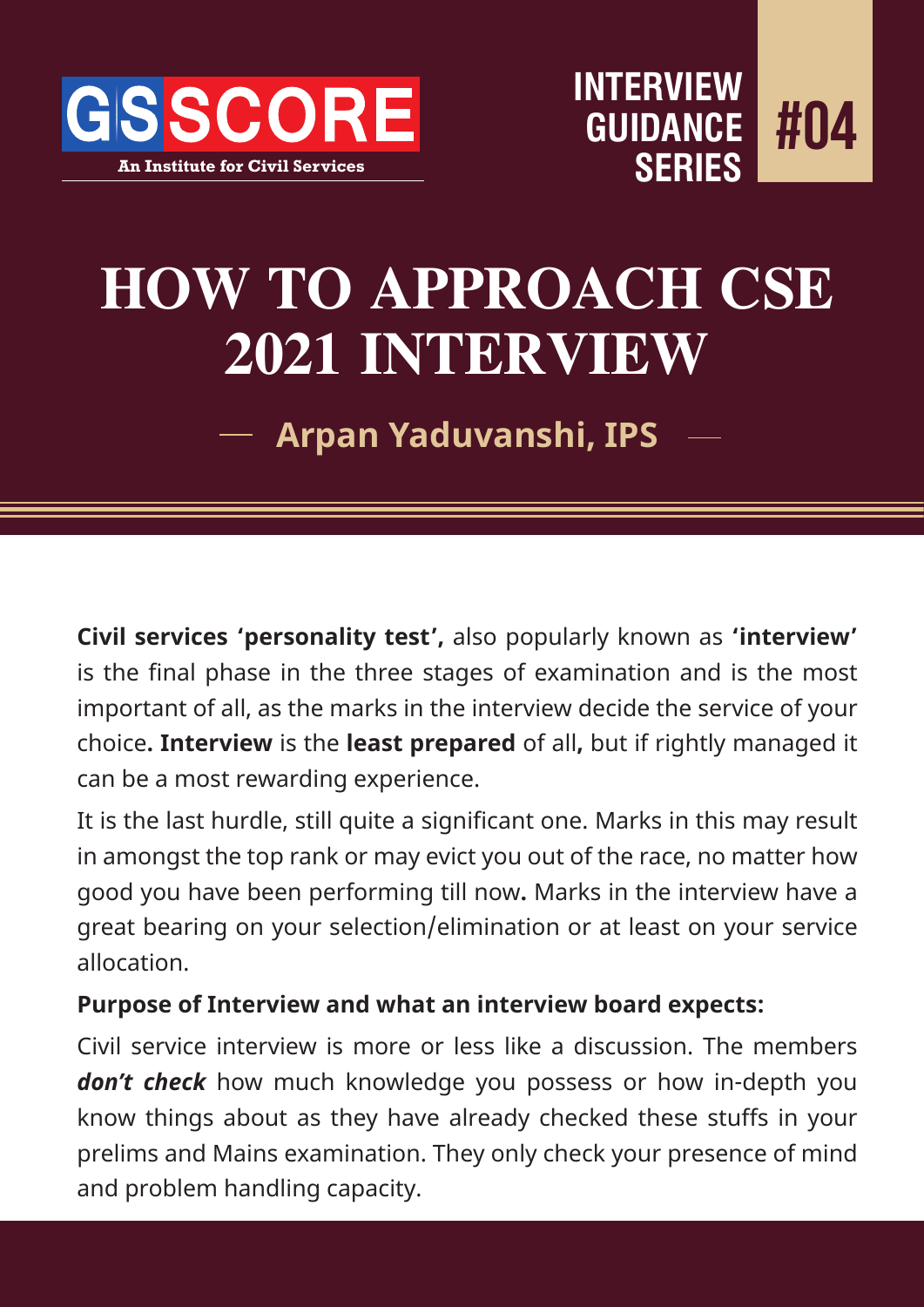#### **If you look at the Gazette notification for both CSE and 'Personality Test', this is what is mentioned:**

- $\bullet$  "The candidate will be interviewed by a Board who will have before them a record of his/her career. He/ she will be asked *questions on matters of general interest.* The object of the interview is to *assess the personal suitability of the candidate for a career in public service by a Board of competent and unbiased observers.* The test is intended to judge the mental caliber of a candidate. In broad terms this is really an assessment of not only his/her intellectual qualities but also social traits and his/her interest in current affairs. Some of the qualities to be judged are mental alertness, critical powers of assimilation, clear and logical exposition, balance of judgment, variety and depth of interest, ability for social cohesion and leadership, intellectual and moral integrity".
- *"The technique of the interview is* **not** *that of a strict cross-examination but of a natural, thought directed and purposive conversation* which is intended to reveal the mental qualities of the candidate."
- $\bullet$  "The interview test is not intended to be a test either of the specialized or general knowledge of the candidates which has been already tested through their written papers. *Candidates are expected to have taken an intelligent interest* not only in their special subjects of academic study but also *in the events* which are happening around them both within and outside their own state or country as well as in *modern currents of thought* and in *new discoveries* which should rouse the curiosity of well-educated youth."

This might come across as jargon for first time readers, but frankly it pretty much sums up the answer to your question. Pay special attention to those keywords that are italicized. If any candidate, irrespective of her academics, grades, experience and background is able to have this checklist done right, 200+ is highly feasible. Yes, there might be a factor of some luck involved too but it is better to focus on the things we have in our hands than those which we don't!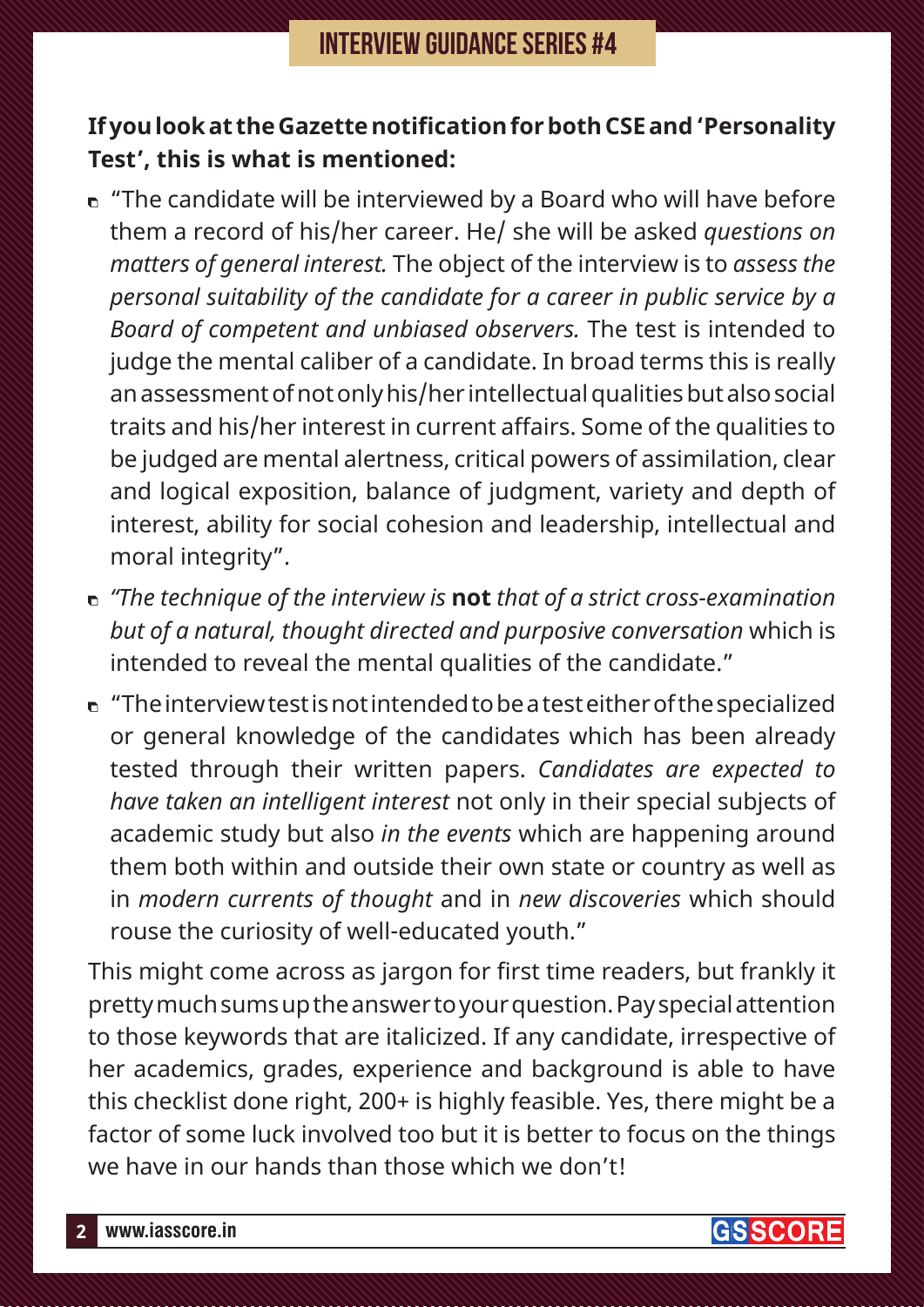#### **INTERVIEW GUIDANCE SERIES #4**

As a future administrator you are supposed to be unbiased, neutral and apolitical in your views. Moreover, UPSC looks for professional as well as intellectual integrity in the candidates. It doesn't matter whether you are a left, center or right in your political leanings or what your religious views are, what matters is whether you display a balanced opinion on issues or not. Also, under no circumstance you should try to manipulate your answers because the board members are very experienced people and they usually know if you try to manipulate. And that reflects very poorly on you. Also, there is very less ideological bias in the selection because they are selecting future civil servants and not politicians and civil servants being the permanent executive are by the very nature of their job, supposed to be ideologically neutral. There are few tips that can help a candidate to sail through the interview.

- Don't just answer a question, **discuss** them with the board. I think one should **engage with the members** while answering questions.
- Be **humble** while answering. If you didn't know any answer, directly say, I am sorry sir I don't know the answer/unable to recollect at the moment but also say that I will look it up. Never ever try to bluff the board.
- **Never beat around the bush**. If you didn't have absolutely any idea about any question say, sorry sir I don't know. But many a time there are questions we are not totally sure of, but we know the answer. What most people do is say sorry and don't answer that question but it's a bad move. What one should do is to say that Sir I don't have complete idea about this issue but if you allow me, I will try to explain it in my own words. Then if they say go ahead and then explain. The thing is that one should always ask for their permission otherwise it reflects very poorly on you. Same goes for taking a guess. And trust me it's the way you say also matters. Never say that Sir **Can/May I** take a guess? Instead it's better if you say Sir **If you allow me** I will take a guess.

**GSSCORE**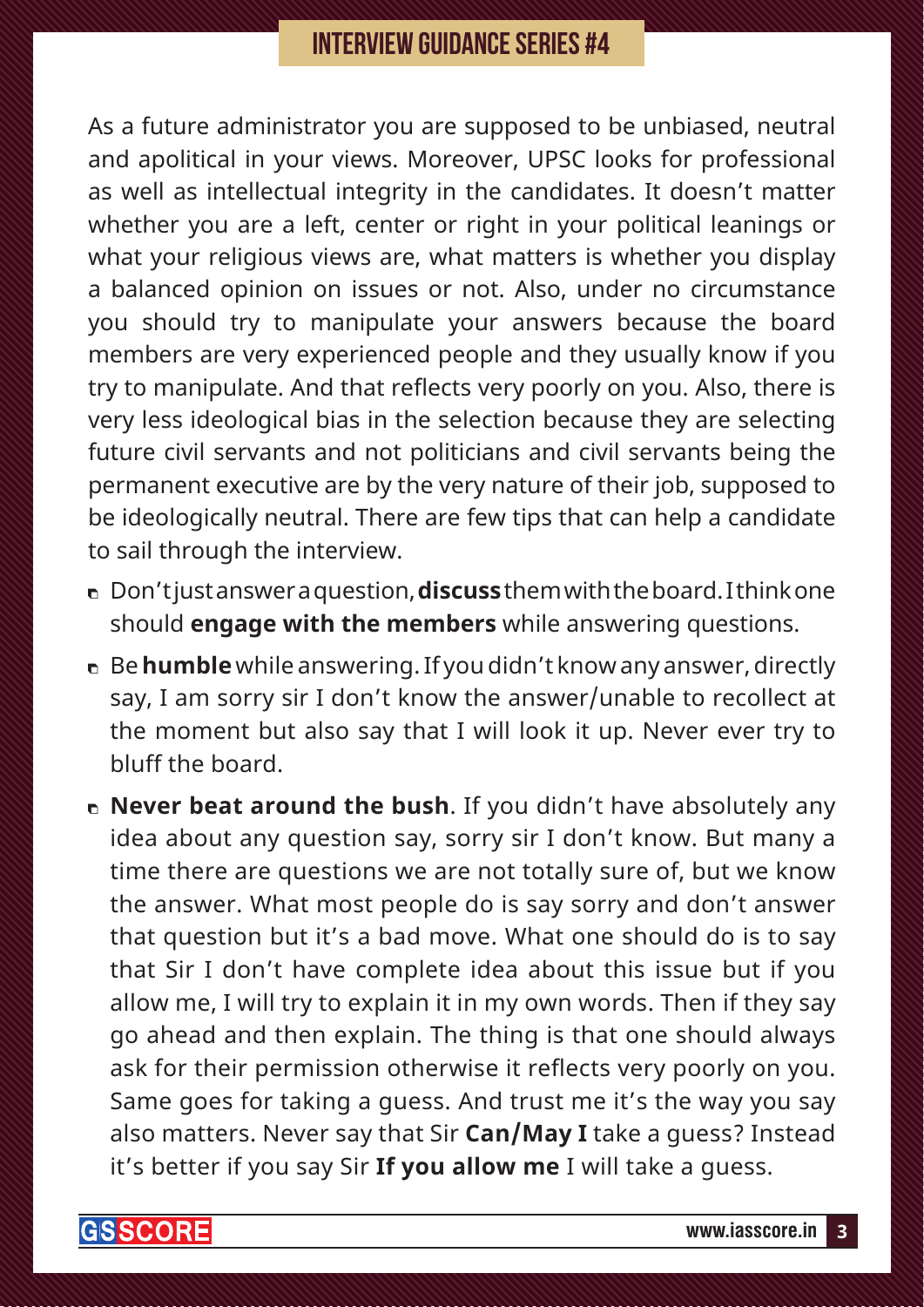### **INTERVIEW GUIDANCE SERIES #4**

- If you are not comfortable with any area of DAF be prepared for explaining and if you haven't been able to pursue any hobby/ interest in recent past straightway tell them so.
- **Be prepared for vague questions**. There were so many of them in everyone's interview. What I feel is that if you don't understand the question asks them humbly to repeat. So, it is much better to say **I am sorry sir/I beg your pardon sir** I didn't understand your question than to say Sir would you please repeat the question. Trust me it's easier said than done.

Overall, it's **the range of interests and knowledge, honesty, truthfulness, humbleness and calm demeanor that matters in the interview.** And one should be happy during that interview. It's a once in a lifetime opportunity to meet so many knowledgeable people. The interviewers are not testing merely your knowledge; rather they are testing your personality traits through your answers. And that is why it is absolutely okay not to answer a few questions and that doesn't affect your marks. But if your answers reveal any bad personality traits you will be awarded poor marks.

Also, it is absolutely vital to **be unbiased and balanced** in your approach towards issues. As an administrator you are not supposed to take sides and be impartial and judge issues based on fact and that is what should be reflected in your answers. It does not mean that you can't have an ideology. UPSC doesn't want people who are bereft of ideology; rather they want people who are **appreciative and accommodating of other opinions.**

Also, under **no** circumstances your answers should reflect **arrogance or lackadaisical attitude** towards life or other people. **That's why it is acceptable that you might have failed at a certain point of time in your life, but what is not acceptable is that you don't have a valid explanation for the same.** So, if you have, poor marks in academics be ready to have an explanation that shows your positive attitude towards it like what you learnt from it, how you overcame/ bettered yourself after that setback and the like.

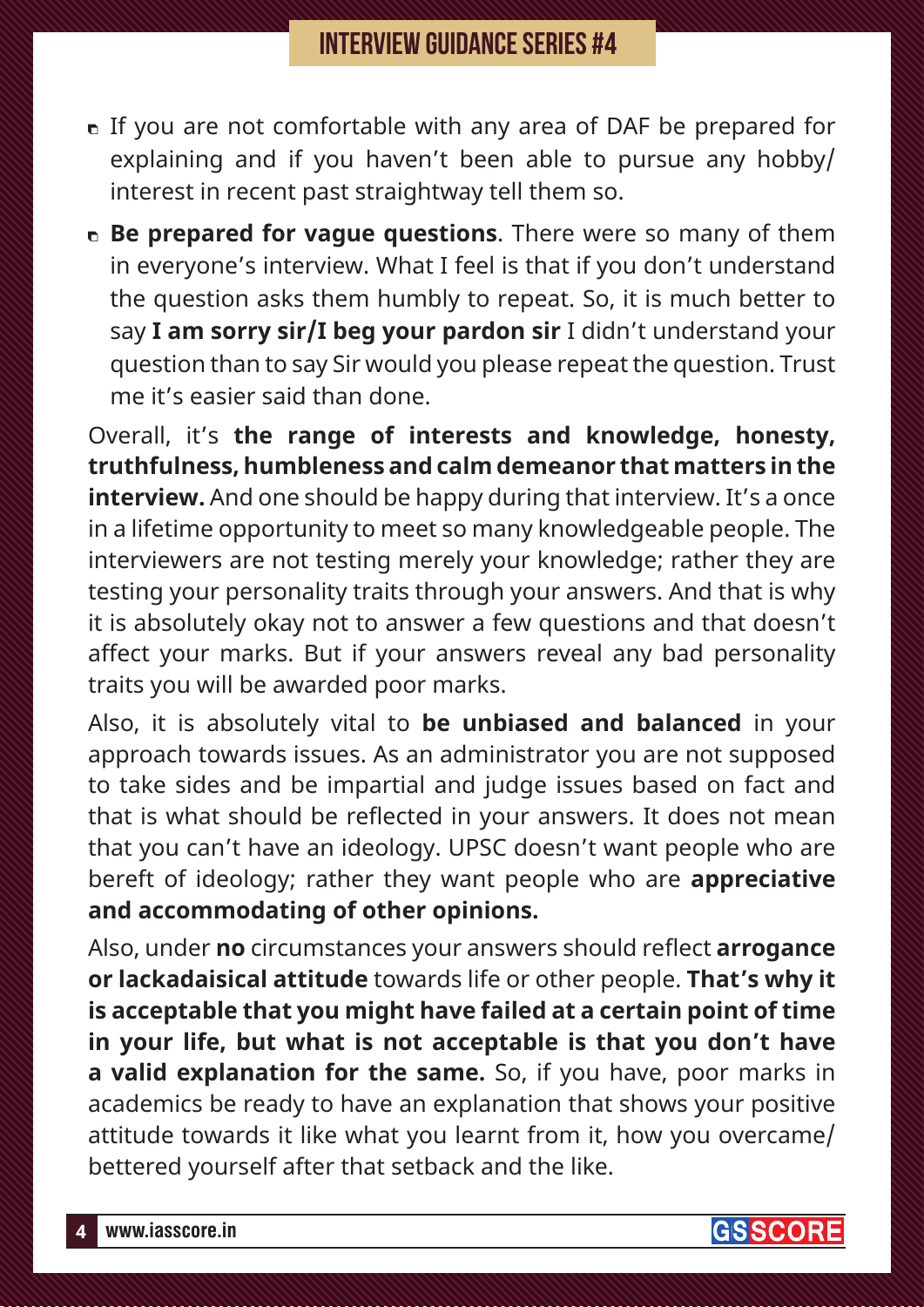# **Topics that needs to be covered for interview preparation**

# **DAF**

Details like significance of date of birth, significance of your name, family background, service order, cadre order, giving other exams etc. should be looked into.

### **State**

You need to be thorough with your **state's major topics:** Demography, Challenges, Inter-State conflicts, Agriculture, Industry, Culture, History, Major tourist spots, Weaknesses, Unique Opportunities, Resources, etc. State Development Reports (SDRs) published by the government are available for each state. They are quite comprehensive. State Government websites are also useful. If no other resource is available, then you can also go for NBT books available for each state.

## **Hobbies and Games**

This is the most feared part of UPSC interview. It's advisable to write one or at maximum two hobbies. You should be clear with **broader contours** of your hobby. Let us take 'Sketching' as an example, following can be your expected points of understanding:

- **n** Types of sketching,
- **n** Techniques of sketching,
- Some famous sketch artists/ painters/ cartoonists,
- $\bullet$  Importance of sketching in academics, like, geography, cartography, anatomy studies, etc.
- **E** How it changes your worldview or approach to see the world

**GSSCORE**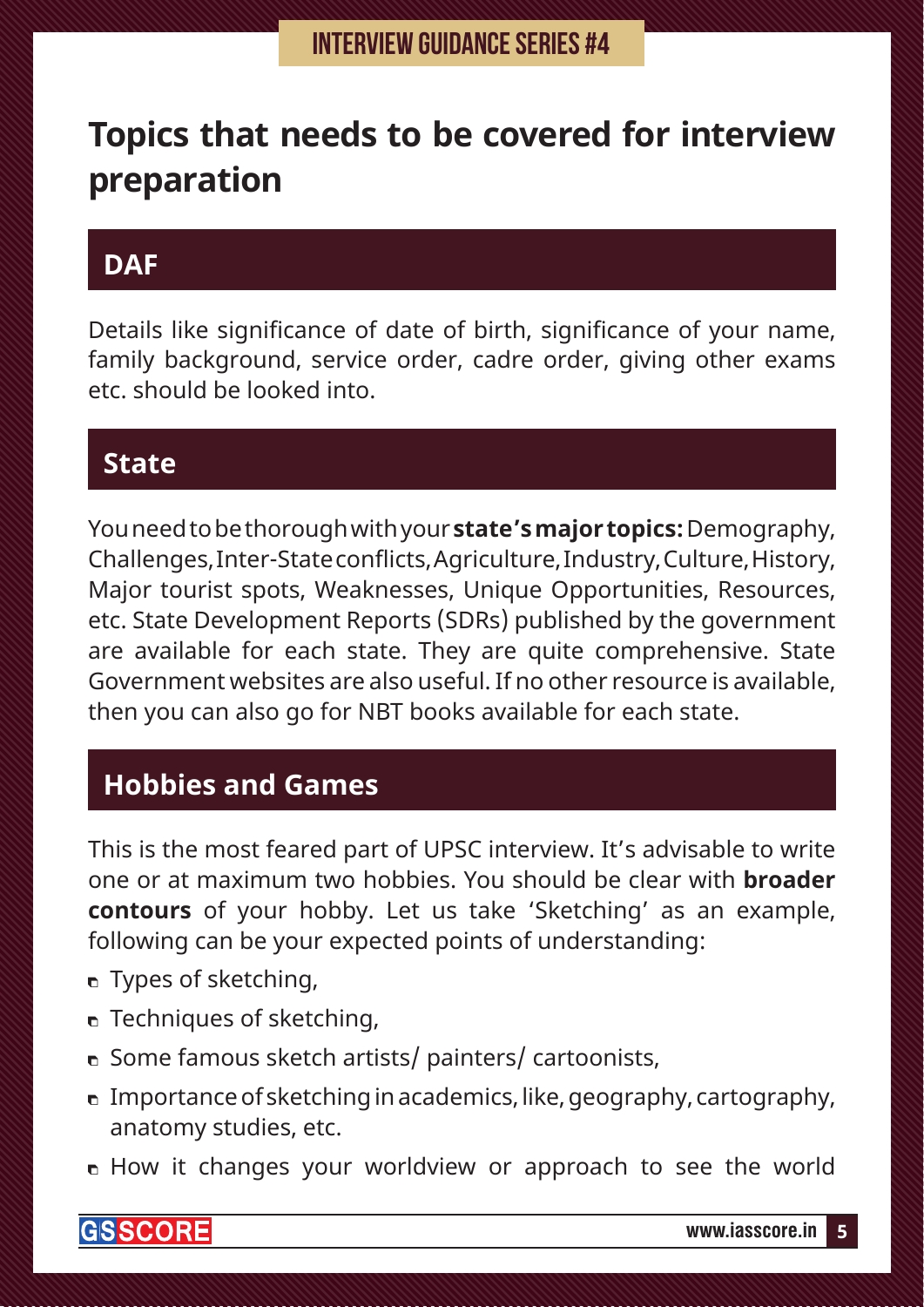#### around?

- $\bullet$  How sketching would help you in IAS?
- Issues related to Right to Freedom of expression, for ex, M.F. Husain issue

These along with, what is your inspiration are some of the must know questions. At the same time, some should-know questions may include comparison of various forms of paintings, paintings in temple architecture of India, Photography vs Painting, Schools of Painting etc.

# **Background**

You should be thoroughly familiar with your Schools, Colleges and Employers on a broader level. Again, do not explore into detailed history but a cursory knowledge over important topics like meaning of the school name should be there. The important peripheral issues related to your background should be adequately addressed. Let us take IIT as an example of your college. Questions like Change in standards of Alumnus, Brain drain, Loss of engineer if you join IAS, Entrepreneurship culture, Why IAS after IIT, opening up of new IITs, Autonomy of IITs etc. should be prepared with diligence.

# **Achievements and Positions of Responsibility**

Again falls into the must know topics. Should be thorough with these things. Peripheral questions like how they have impacted your personality, key learning for life etc. should be prepared.

# **Current Affairs**

Continue reading newspaper. This time of the phase demands two newspapers, one a bit right-of-center and other a bit left-of-center. The two techniques stated above will be more than helpful in this phase.

# **Optional and Graduation**

Basic topics related to your graduation subject are expected but they are less likely to be asked if you have a prior work experience. You

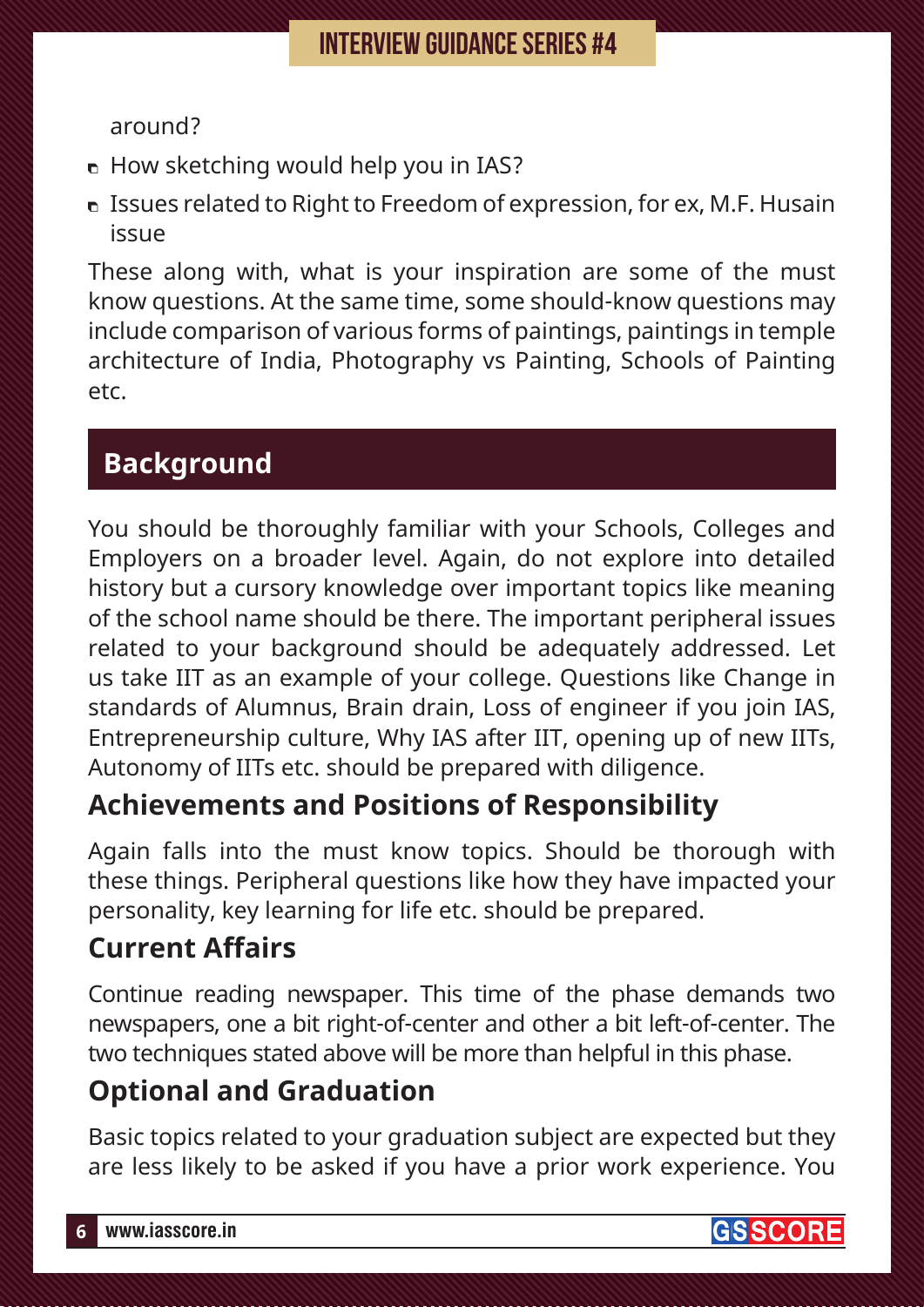should be thorough with your optional as many questions will be related to the optional directly or indirectly.

### **Groups for mock Interview**

It's a good practice to form groups for interview preparation. Form a group of around 3-5 friends (group of 3-, too less diversity while group of 5+, too much time pass). Take mock interviews of each other once a day. Blatant and explicit flaws will be easily pointed out and the basic common questions will be practiced. Also, you come into the flow of giving the interview.

# **Mocks**

The correlation of mock interviews with scoring high marks in the interview is a debatable topic. Don't ever lose your originality. Yet, it is advisable that if you have never given a mock interview, then giving 1 or 2 mocks would be helpful to get some unambiguous and clearcut errors pointed out to you. However, the feedback of the mock interviewers should not be taken very seriously. Different mock boards may give contradicting feedbacks. You should not try to modify your personality too much before the interview. Be yourself.

# **Finally, some useful tips for a successful interview at UPSC are:**

- To have a positive body language, your gesture and posture should reflect a confident person. Sit comfortably showing respect to board members.
- To have a good personal turnout and ensuring the right posture. Your attire should be formal. The looks of a person does not matter rather it is how he present himself/herself in those 30-40 minutes is important.

**GSSCORE**